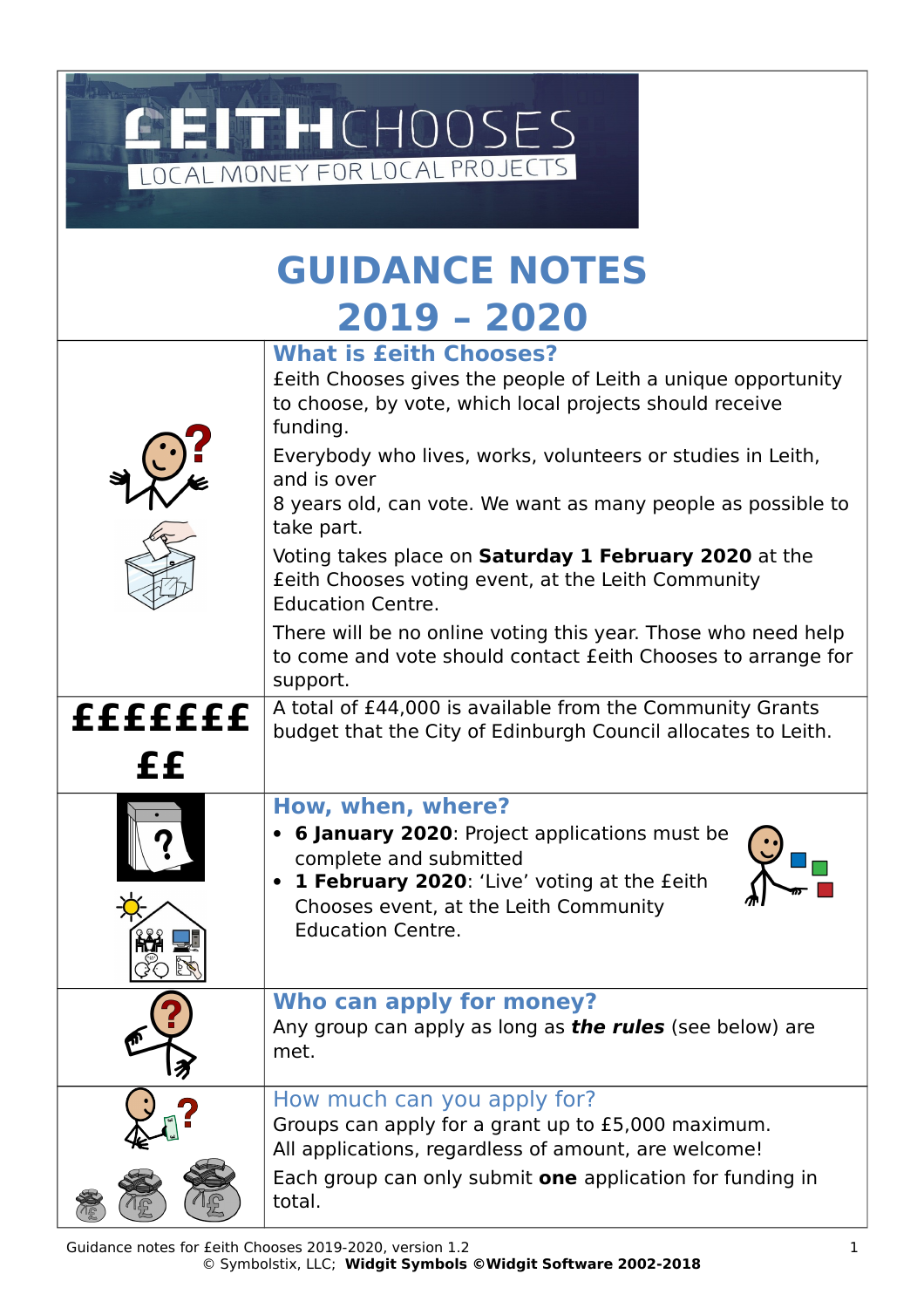| <b>The rules</b><br>To qualify for a grant you need to be a constituted group. In<br>other words, you must show that your group:<br>• has its own bank account with two signatories for cheques<br>has its own constitution.<br>$\bullet$<br>Please send in details of these along with your application.<br>Sadly there are no grants this year for unconstituted groups<br>because the funds are governed by Edinburgh Council's rules<br>on the use of public money.                                                                                                                                                                                                                                                                                                                                                         |
|---------------------------------------------------------------------------------------------------------------------------------------------------------------------------------------------------------------------------------------------------------------------------------------------------------------------------------------------------------------------------------------------------------------------------------------------------------------------------------------------------------------------------------------------------------------------------------------------------------------------------------------------------------------------------------------------------------------------------------------------------------------------------------------------------------------------------------|
| What types of projects will be funded?<br>• Your project must benefit the community and the people in<br>Leith.<br>• Your project must address real needs in the community, and<br>reference evidence of these.<br>• Your project must either be a new project or a distinct<br>addition to an existing project, not just a continuation of an<br>existing project.<br>• If your project is awarded feith Chooses funding, it must be<br>completed within 12 months from the receipt of funding.                                                                                                                                                                                                                                                                                                                                |
| Your project must fit clearly within the title<br>'fighting hunger and/or loneliness': it can<br>address either hunger or loneliness, or<br>both.<br><b>Fighting hunger, e.g.</b><br>system or network to signal food emergency and/or<br>provide information about help with food; cooking<br>together, sharing food, educating about food and/or<br>cooking; providing or (re) distributing food to people<br>suffering from food inequality.<br>Fighting loneliness, e.g.<br>systems/networks to identify people at risk of or actually<br>suffering social isolation; activities to bring people together<br>and with particular emphasis on supporting children, older<br>people, disabled people, homeless people, vulnerable<br>families or single parents, refugees, domestic abuse<br>victims, people from minorities. |
| For further information, come to the <b>launch event on 1</b> <sup>st</sup><br><b>October 2019</b> , see the website and social media posts,<br>and/or come and talk to us at one of our support sessions in<br>October, November and December with your ideas.                                                                                                                                                                                                                                                                                                                                                                                                                                                                                                                                                                 |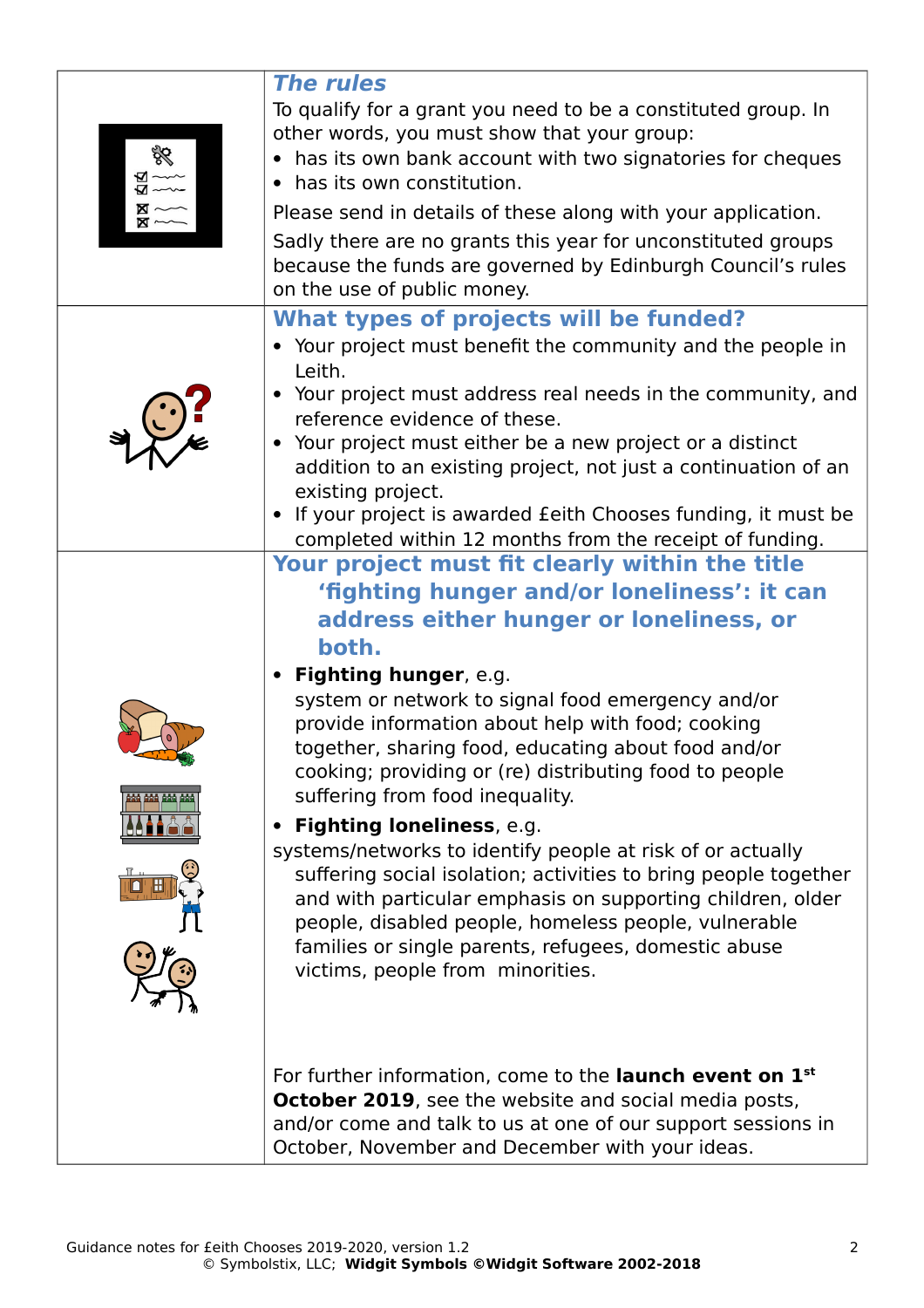| What kind of <b>things</b> will not be funded?<br>Applications will not be considered for:<br>• organisations/groups/projects that do not comply with<br>equalities duties (See the <b>Equalities Act 2010</b> and the<br><b>Equality Act 2010 (Specific Duties) (Scotland)</b><br>Regulations 2012.)<br>party political, lobbying or religious activity, although<br>applications can be accepted from faith groups if they are<br>for local community work.<br>routine property maintenance or repairs, or ongoing<br>running costs, e.g. salaries, electricity, rent/rates,<br>insurance, postage, phone, website<br>servicing of debt or monies already spent<br>contributions to much large fund-raising, e.g. for a new<br>building<br>applications from bodies that are publicly funded, e.g.<br>schools, NHS, Police. Exceptionally, community partnership<br>projects may be considered.<br>Any other rules? |
|-----------------------------------------------------------------------------------------------------------------------------------------------------------------------------------------------------------------------------------------------------------------------------------------------------------------------------------------------------------------------------------------------------------------------------------------------------------------------------------------------------------------------------------------------------------------------------------------------------------------------------------------------------------------------------------------------------------------------------------------------------------------------------------------------------------------------------------------------------------------------------------------------------------------------|
| • You need to send a good quality photo that illustrates your<br>project with your application. You must also send in<br>permission from all people in the photo for it to be<br>displayed online. You must also agree that it, and your text<br>describing your project, will be displayed online for people<br>to consider before the voting day.                                                                                                                                                                                                                                                                                                                                                                                                                                                                                                                                                                   |
| Any other rules? (continued)<br>• You must attend the voting event on Saturday 1 February<br>2020, where you will have a stall and informally talk about<br>your project to the community.<br>If your project involves public or private property, you must<br>show evidence that the owner supports your project.<br>If appropriate to your project, you may also need insurance<br>or Disclosure Scotland PVG checks.<br>If your project will cost more than the amount you are<br>$\bullet$<br>applying for, you must show that you will have the rest of<br>the money, and can complete the project.                                                                                                                                                                                                                                                                                                              |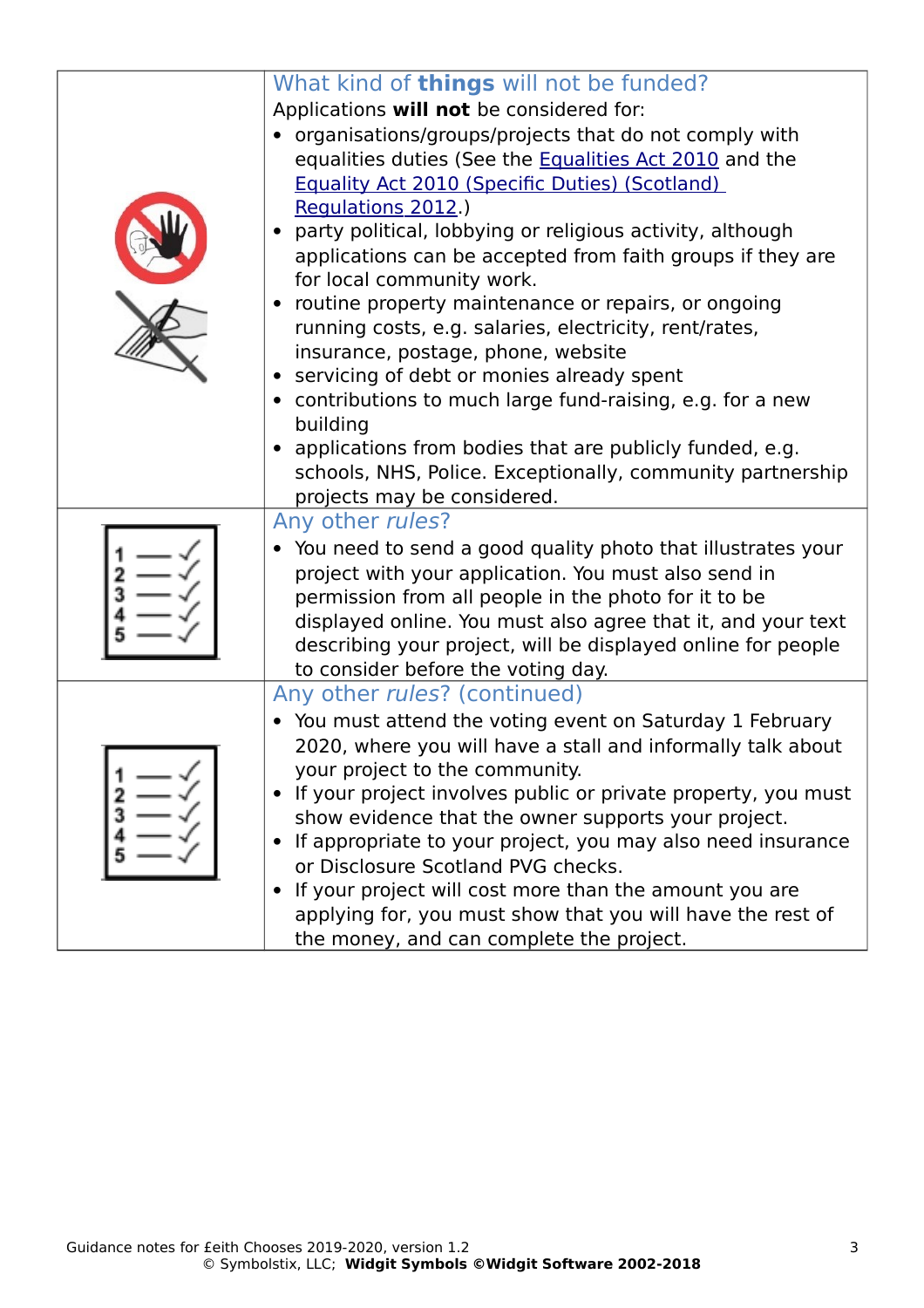|  | How do you apply?<br>Application forms (paper copy) are in Leith Library and<br>McDonald Road Library, and can also be downloaded from<br>www.leithchooses.net                                                                                                                                                                                                                                                                                                                                                                 |
|--|--------------------------------------------------------------------------------------------------------------------------------------------------------------------------------------------------------------------------------------------------------------------------------------------------------------------------------------------------------------------------------------------------------------------------------------------------------------------------------------------------------------------------------|
|  | Fill out the application form and submit it by 6 January 2020<br>at the latest.                                                                                                                                                                                                                                                                                                                                                                                                                                                |
|  | Please try to get your application in earlier than the final<br>deadline of<br>6 January 2020 (ideally before Christmas) so that there is time<br>left for any final adjustments.                                                                                                                                                                                                                                                                                                                                              |
|  | You must also enclose:<br>a copy of your group's constitution<br>$\bullet$<br>details of your group's bank account (bank sort code,<br>$\bullet$<br>account name, account number)                                                                                                                                                                                                                                                                                                                                              |
|  | quotes for any items to be bought that cost £300 or more<br>a good quality image: your group's logo, a relevant photo or<br>$\bullet$<br>however you wish your project to be represented visually.<br>This must be in .jpg or .png format, not on paper, and must<br>be emailed to caroline.lamond@edinburgh.gov.uk.                                                                                                                                                                                                           |
|  | Your application will be checked and, if needed, you may be<br>asked for a bit more information.                                                                                                                                                                                                                                                                                                                                                                                                                               |
|  | Can you get help with your application?<br>Yes! We really want your application to succeed and are very<br>happy to help you. If you need any help with the application,<br>please contact feith Chooses as soon as possible, and we will<br>do our best to help you. You can contact us directly with<br>questions, or just for advice. You can ask for someone to come<br>along and speak to you and/or your group directly about the<br>project and the themes.<br>Email: caroline.lamond@edinburgh.gov.uk, phone: 0131 469 |
|  | 3507<br><b>Support sessions</b><br>To talk to somebody face to face and/or get practical help with<br>your application, please come along to one of the advertised<br>support sessions in October, November and December, to be<br>held locally in Leith. Details of exact dates, times and venues<br>will be posted online following the launch event.                                                                                                                                                                        |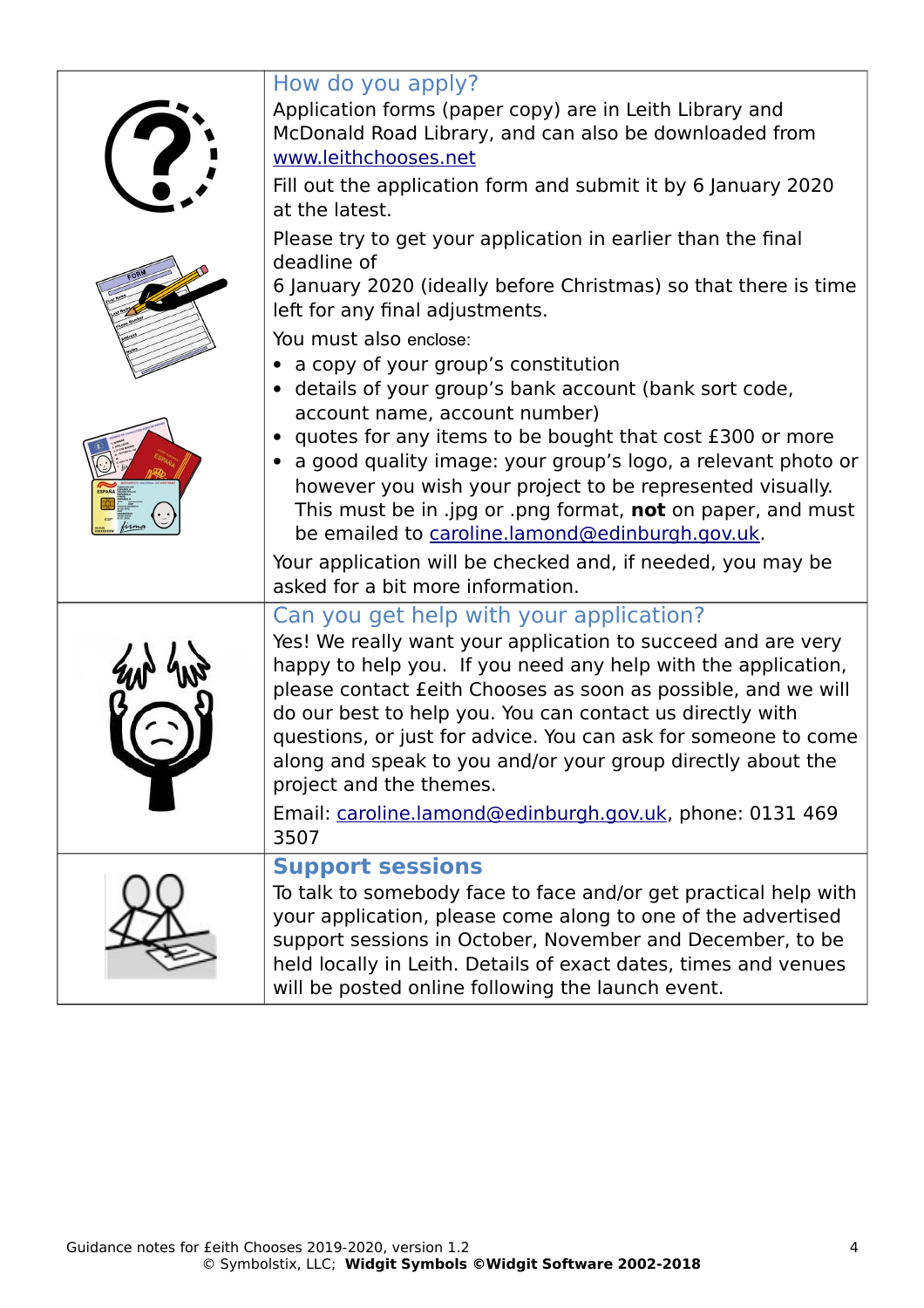| How do you submit your application?<br>Print it out, get it signed, and post the paper copy.<br>If you email your application, please note that the form needs<br>signatures, so you'll need to arrange for a recognised, legally<br>binding electronic signature, or follow up with a mailed signed<br>hard copy.<br>Send your application to:<br>Caroline Lamond, City of Edinburgh Council<br>East Neighbourhood Centre<br>101 Niddrie Mains Rd<br><b>EH16 4DS</b><br>Email: caroline.lamond@edinburgh.gov.uk                   |
|------------------------------------------------------------------------------------------------------------------------------------------------------------------------------------------------------------------------------------------------------------------------------------------------------------------------------------------------------------------------------------------------------------------------------------------------------------------------------------------------------------------------------------|
| What happens next?<br>If your application meets the conditions:<br>1. Information about your proposed project will be published<br>online, via the feith Chooses website etc, to the Leith<br>community.<br>2. You will come and showcase your project at a stall at the<br>£eith Chooses event on 1 February 2020 at Leith<br>Community Education Centre, New Kirkgate, Leith.<br>3. People from Leith will cast their votes to decide which<br>projects will get money.<br>4. The results will be announced about 2 weeks later. |
| If the Leith people vote to give money to your<br>project<br>• You will be sent a 'letter of offer' that will ask you to<br>complete a simple funding agreement and acceptance<br>form.<br>When you send back those documents, the money will be<br>$\bullet$<br>put directly into your project's bank account.                                                                                                                                                                                                                    |
| Will you need to report on the project?<br>Yes, you need to send us a report. We will send you a report<br>template and remind you when the report is due, i.e. when<br>the project is finished. You will be asked to provide:<br>• a breakdown of how the money was spent, together with<br>receipts<br>a short report, including photos if possible, showing for<br>$\bullet$<br>example, who benefited, and how the project addressed<br>inequalities.                                                                          |
| Who do we contact if we need more guidance?<br>Email: caroline.lamond@edinburgh.gov.uk, phone: 0131 469<br>3507                                                                                                                                                                                                                                                                                                                                                                                                                    |